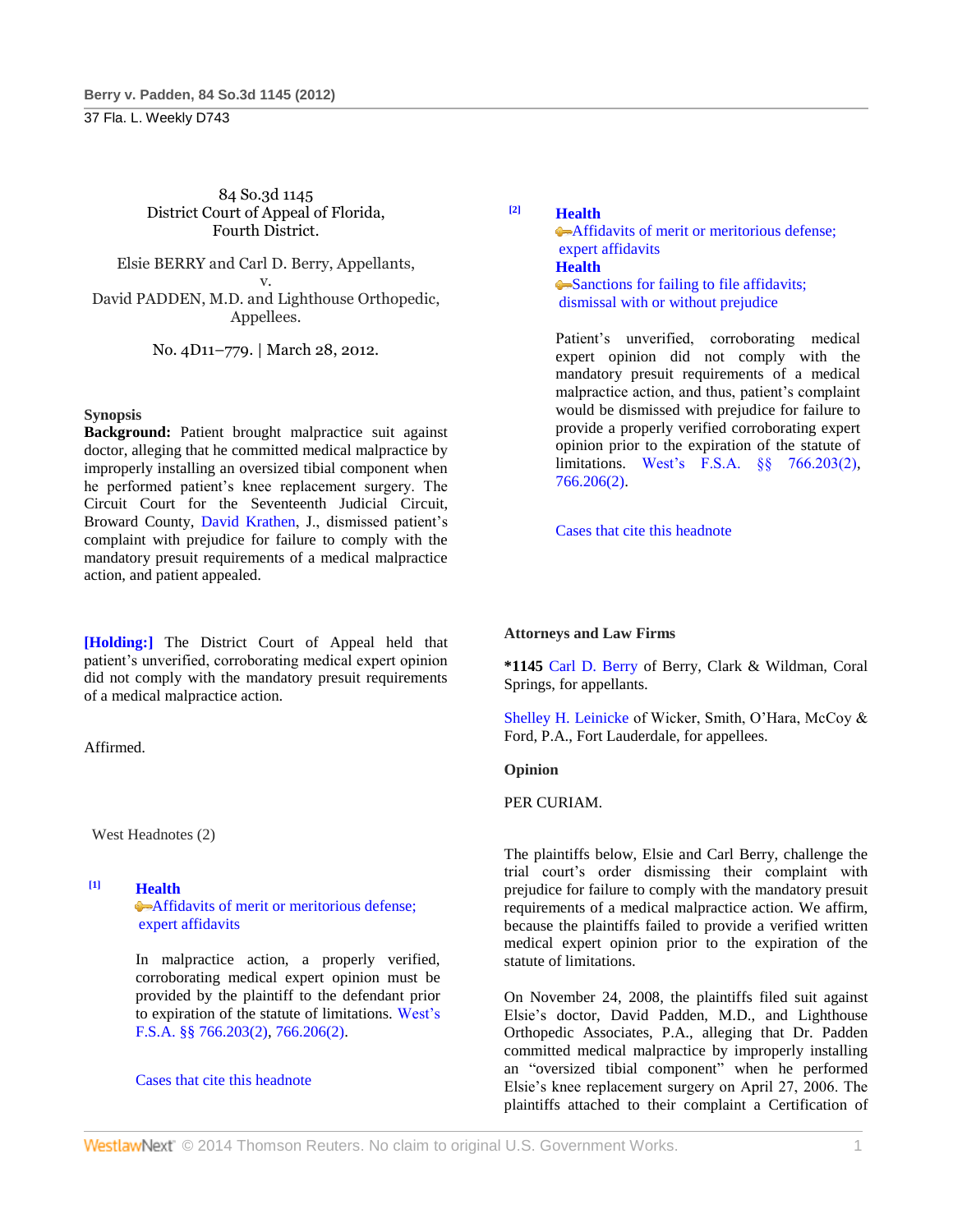## 37 Fla. L. Weekly D743

Counsel, which stated that "after reasonable investigation there are grounds for a good faith belief that there has been negligence in [the] care of plaintiff against each named defendant upon receipt of written opinion of an appropriate expert defined by 766.102 that there appears to be evidence of medical negligence." The "written opinion" referenced in the Certification of Counsel was a letter from an orthopedic surgeon, Dr. Christopher J. Cassels. The letter was neither sworn, notarized, nor otherwise verified. **\*1146** Subsequently, the plaintiffs provided and filed a verified written opinion by Dr. Cassels on May 19, 2009.

Shortly thereafter, on May 29, 2009, the defendants moved to dismiss or stay the complaint for failure to comply with the statutory presuit screening requirements. The motion alleged, among other things, that the plaintiffs failed to provide a "verified written opinion corroborating the reasonable grounds for initiating medical negligence" litigation. The trial court granted the motion and dismissed the case with prejudice, stating: "Plaintiff failed to provide a verified written medical expert opinion pursuant to [Florida Statute § 766.203](http://www.westlaw.com/Link/Document/FullText?findType=L&pubNum=1000006&cite=FLSTS766.203&originatingDoc=I45296ee278e611e1ac60ad556f635d49&refType=LQ&originationContext=document&vr=3.0&rs=cblt1.0&transitionType=DocumentItem&contextData=(sc.Default)) within 180 days of October 31, 2008 which is the date of [the] Statute of Limitations."<sup>1</sup> The plaintiffs appealed the dismissal.

We note, at the outset, that the defendants have not challenged the content of the original letter from the plaintiffs' medical expert, but rather its lack of verification. The controlling statutes are as follows.

## [Section 766.203\(2\), Florida Statutes \(2006\),](http://www.westlaw.com/Link/Document/FullText?findType=L&pubNum=1000006&cite=FLSTS766.203&originatingDoc=I45296ee278e611e1ac60ad556f635d49&refType=SP&originationContext=document&vr=3.0&rs=cblt1.0&transitionType=DocumentItem&contextData=(sc.Default)#co_pp_58730000872b1) provides:

**Presuit investigation by claimant.**—Prior to issuing notification of intent to initiate medical negligence litigation pursuant to s. 766.106, the claimant shall conduct an investigation to ascertain that there are reasonable grounds to believe that:

(a) Any named defendant in the litigation was negligent in the care or treatment of the claimant; and

(b) Such negligence resulted in injury to the claimant.

Corroboration of reasonable grounds to initiate medical negligence litigation shall be provided by the claimant's submission of a *verified written medical expert opinion* from a medical expert ... at the time the notice of intent to initiate litigation is mailed, which statement shall corroborate reasonable grounds to support the claim of medical negligence.

## (Emphasis added).

Additionally, [section 766.206\(2\), Florida Statutes \(2006\),](http://www.westlaw.com/Link/Document/FullText?findType=L&pubNum=1000006&cite=FLSTS766.206&originatingDoc=I45296ee278e611e1ac60ad556f635d49&refType=SP&originationContext=document&vr=3.0&rs=cblt1.0&transitionType=DocumentItem&contextData=(sc.Default)#co_pp_58730000872b1)

provides:

If the court finds that the notice of intent to initiate litigation mailed by the claimant is not in compliance with the reasonable investigation requirements of ss. 766.201–766.212, including a review of the claim and a *verified written medical expert opinion* by an expert witness as defined in s. 766.202, the court *shall* dismiss the claim....

(Emphasis added).

**[1]** The law is well-established that a properly verified, corroborating medical expert opinion must be provided by the **\*1147** plaintiff to the defendant prior to expiration of the statute of limitations. *See, e.g., [Maguire v. Nichols,](http://www.westlaw.com/Link/Document/FullText?findType=Y&serNum=1998139802&pubNum=735&fi=co_pp_sp_735_785&originationContext=document&vr=3.0&rs=cblt1.0&transitionType=DocumentItem&contextData=(sc.Default)#co_pp_sp_735_785)* [712 So.2d 784, 785 \(Fla. 2d DCA 1998\)](http://www.westlaw.com/Link/Document/FullText?findType=Y&serNum=1998139802&pubNum=735&fi=co_pp_sp_735_785&originationContext=document&vr=3.0&rs=cblt1.0&transitionType=DocumentItem&contextData=(sc.Default)#co_pp_sp_735_785) (citations omitted) (stating "[t]he case law is clear: The failure to file a properly verified medical opinion letter is not fatal to a plaintiff's cause of action as long as the requirement is met before the expiration of the statute of limitations"); *see also Popps v. Foltz,* [806 So.2d 583, 584–85 \(Fla. 4th](http://www.westlaw.com/Link/Document/FullText?findType=Y&serNum=2002100900&pubNum=735&fi=co_pp_sp_735_584&originationContext=document&vr=3.0&rs=cblt1.0&transitionType=DocumentItem&contextData=(sc.Default)#co_pp_sp_735_584)  [DCA 2002\)](http://www.westlaw.com/Link/Document/FullText?findType=Y&serNum=2002100900&pubNum=735&fi=co_pp_sp_735_584&originationContext=document&vr=3.0&rs=cblt1.0&transitionType=DocumentItem&contextData=(sc.Default)#co_pp_sp_735_584) (holding that the failure to comply with the statutory presuit requirements does not warrant a dismissal with prejudice if the statute of limitations has not yet run); *[Hoeltzell v. Erenstoft,](http://www.westlaw.com/Link/Document/FullText?findType=Y&serNum=2016331077&pubNum=735&fi=co_pp_sp_735_636&originationContext=document&vr=3.0&rs=cblt1.0&transitionType=DocumentItem&contextData=(sc.Default)#co_pp_sp_735_636)* 985 So.2d 636, [636–37 \(Fla. 4th DCA 2008\)](http://www.westlaw.com/Link/Document/FullText?findType=Y&serNum=2016331077&pubNum=735&fi=co_pp_sp_735_636&originationContext=document&vr=3.0&rs=cblt1.0&transitionType=DocumentItem&contextData=(sc.Default)#co_pp_sp_735_636) (holding that physician's pro se response to a complaint was properly stricken for failure to comply with presuit screening requirements); *Archer v. Maddux,* [645 So.2d 544, 547 \(Fla. 1st DCA](http://www.westlaw.com/Link/Document/FullText?findType=Y&serNum=1994226684&pubNum=735&fi=co_pp_sp_735_547&originationContext=document&vr=3.0&rs=cblt1.0&transitionType=DocumentItem&contextData=(sc.Default)#co_pp_sp_735_547)  [1994\)](http://www.westlaw.com/Link/Document/FullText?findType=Y&serNum=1994226684&pubNum=735&fi=co_pp_sp_735_547&originationContext=document&vr=3.0&rs=cblt1.0&transitionType=DocumentItem&contextData=(sc.Default)#co_pp_sp_735_547) (holding that the plaintiff's failure to file a corroborating medical expert opinion prior to the expiration of the statute of limitations justified the dismissal of her complaint with prejudice); *[Cent. Fla.](http://www.westlaw.com/Link/Document/FullText?findType=Y&serNum=1998241037&pubNum=735&fi=co_pp_sp_735_406&originationContext=document&vr=3.0&rs=cblt1.0&transitionType=DocumentItem&contextData=(sc.Default)#co_pp_sp_735_406)  Reg'l. Hosp. v. Hill,* [721 So.2d 404, 406 \(Fla. 5th DCA](http://www.westlaw.com/Link/Document/FullText?findType=Y&serNum=1998241037&pubNum=735&fi=co_pp_sp_735_406&originationContext=document&vr=3.0&rs=cblt1.0&transitionType=DocumentItem&contextData=(sc.Default)#co_pp_sp_735_406)  [1998\)](http://www.westlaw.com/Link/Document/FullText?findType=Y&serNum=1998241037&pubNum=735&fi=co_pp_sp_735_406&originationContext=document&vr=3.0&rs=cblt1.0&transitionType=DocumentItem&contextData=(sc.Default)#co_pp_sp_735_406) (holding that the trial court departed from the essential requirements of the law when it refused to dismiss the plaintiff's complaint for failure to attach a corroborating, verified medical expert opinion); *[Suarez v.](http://www.westlaw.com/Link/Document/FullText?findType=Y&serNum=1994071176&pubNum=735&fi=co_pp_sp_735_219&originationContext=document&vr=3.0&rs=cblt1.0&transitionType=DocumentItem&contextData=(sc.Default)#co_pp_sp_735_219)  St. Joseph's Hosp., Inc.,* [634 So.2d 217, 219 \(Fla. 2d](http://www.westlaw.com/Link/Document/FullText?findType=Y&serNum=1994071176&pubNum=735&fi=co_pp_sp_735_219&originationContext=document&vr=3.0&rs=cblt1.0&transitionType=DocumentItem&contextData=(sc.Default)#co_pp_sp_735_219)  [DCA 1994\)](http://www.westlaw.com/Link/Document/FullText?findType=Y&serNum=1994071176&pubNum=735&fi=co_pp_sp_735_219&originationContext=document&vr=3.0&rs=cblt1.0&transitionType=DocumentItem&contextData=(sc.Default)#co_pp_sp_735_219) (noting that failure to file a verified medical opinion is not fatal to a claim if "compliance is secured prior to the expiration of the appropriate statute of limitations").

**[2]** In this case, the plaintiffs provided the defendants with only an *unverified,* corroborating medical expert opinion prior to the expiration of the statute of limitations. Accordingly, we affirm the trial court's order dismissing the plaintiffs' complaint with prejudice for failure to